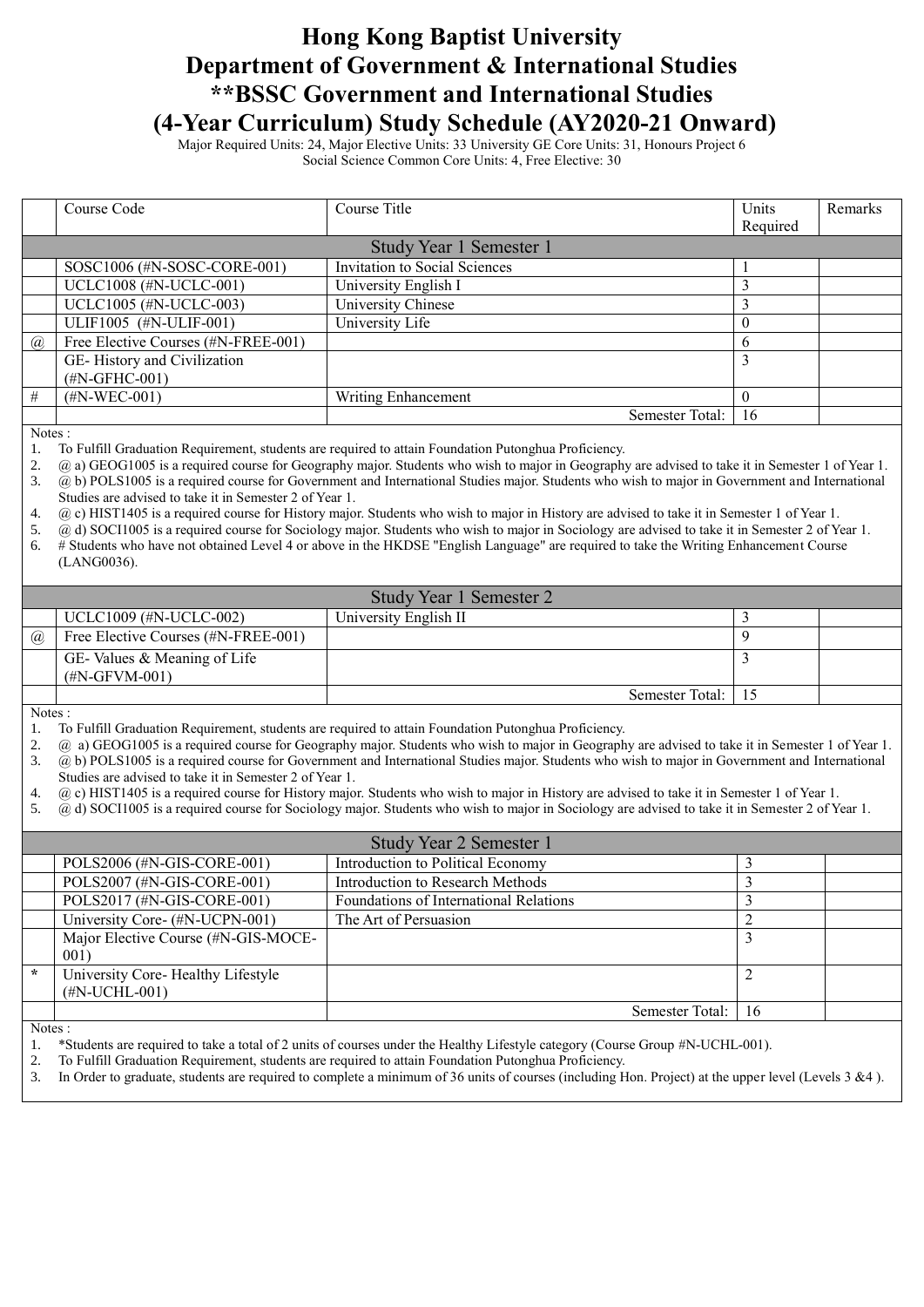## **Hong Kong Baptist University Department of Government & International Studies \*\*BSSC Government and International Studies (4-Year Curriculum) Study Schedule (AY2020-21 Onward)**

Major Required Units: 24 Major Elective Units: 33 University GE Core Units: 31, Honours Project 6 Social Science Common Core Units: 4, Free Elective: 30

|                              | Course Code                                                                                                                                                                                                                       | Course Title                                                                                                                                                                                                                                                  | Units          | Remarks |
|------------------------------|-----------------------------------------------------------------------------------------------------------------------------------------------------------------------------------------------------------------------------------|---------------------------------------------------------------------------------------------------------------------------------------------------------------------------------------------------------------------------------------------------------------|----------------|---------|
|                              |                                                                                                                                                                                                                                   | <b>Study Year 2 Semester 2</b>                                                                                                                                                                                                                                | Required       |         |
| **                           |                                                                                                                                                                                                                                   | Foundations of Political Science                                                                                                                                                                                                                              |                |         |
|                              | POLS1005 (#N-GIS-CORE-001A)                                                                                                                                                                                                       |                                                                                                                                                                                                                                                               | $0 - 3$        |         |
|                              | POLS2015 (#N-GIS-CORE-002)                                                                                                                                                                                                        | Government and Politics of Hong Kong                                                                                                                                                                                                                          | $\mathfrak{Z}$ |         |
|                              | POLS2025 (#N-GIS-CORE-002)                                                                                                                                                                                                        | Foundations of Political Philosophy (NEW Course)                                                                                                                                                                                                              | 3              |         |
| @<br>$\overline{\mathbb{S}}$ | Free Elective Courses (#N-FREE-001)                                                                                                                                                                                               |                                                                                                                                                                                                                                                               | $0 - 3$        |         |
|                              | Major Elective Courses (#N-GIS-                                                                                                                                                                                                   |                                                                                                                                                                                                                                                               | 9              |         |
|                              | $MOCE-001)$                                                                                                                                                                                                                       |                                                                                                                                                                                                                                                               |                |         |
|                              |                                                                                                                                                                                                                                   | Semester Total:                                                                                                                                                                                                                                               | 18             |         |
| Notes:                       |                                                                                                                                                                                                                                   | ** POLS1005 is a required course. Students who have taken POLS1005 in Year 1 should take 3 units Free Electives Courses in Year 2, Semester 2.                                                                                                                |                |         |
| 1.<br>2.                     | $(a)$ a) Students are required to take a total of 30 units of free elective courses.                                                                                                                                              |                                                                                                                                                                                                                                                               |                |         |
| 3.                           |                                                                                                                                                                                                                                   | (a) b) In addition to 13 units University Core and 18 units GE requirements, students may take additional University Core courses/ GE (Level 1 or                                                                                                             |                |         |
|                              |                                                                                                                                                                                                                                   | 2) courses in any categories, subject to a maximum of 6 units, to fulfill the Free Elective requirement.                                                                                                                                                      |                |         |
| 4.                           |                                                                                                                                                                                                                                   | To Fulfill Graduation Requirement, students are required to attain Foundation Putonghua Proficiency.                                                                                                                                                          |                |         |
| 5.                           |                                                                                                                                                                                                                                   | In Order to graduate, students are required to complete a minimum of 36 units of courses (including Hon. Project) at the upper level (Levels $3 \& 4$ )                                                                                                       |                |         |
|                              |                                                                                                                                                                                                                                   |                                                                                                                                                                                                                                                               |                |         |
|                              |                                                                                                                                                                                                                                   | Study Year 3 Semester 1                                                                                                                                                                                                                                       |                |         |
| $\mathcal{a}$                | Free Elective Courses (#N-FREE-001)                                                                                                                                                                                               |                                                                                                                                                                                                                                                               | 12             |         |
| $\&$                         | Social Sciences Experiential Learning in                                                                                                                                                                                          |                                                                                                                                                                                                                                                               | 3              |         |
|                              | Action (#N-SOSC-CORE-002)                                                                                                                                                                                                         |                                                                                                                                                                                                                                                               |                |         |
|                              |                                                                                                                                                                                                                                   | Semester Total:                                                                                                                                                                                                                                               | 15             |         |
| Notes:                       |                                                                                                                                                                                                                                   |                                                                                                                                                                                                                                                               |                |         |
| 1.                           | $(a)$ a) Students are required to take a total of 30 units of free elective courses.                                                                                                                                              |                                                                                                                                                                                                                                                               |                |         |
| 2.                           |                                                                                                                                                                                                                                   | (a) b) In addition to 13 units University Core and 18 units GE requirements, students may take additional University Core courses/ GE (Level 1 or<br>2) courses in any categories, subject to a maximum of 6 units, to fulfill the Free Elective requirement. |                |         |
| 3.                           |                                                                                                                                                                                                                                   |                                                                                                                                                                                                                                                               |                |         |
| 4.                           | & Student are required to take either SOSC3005 or SOSC3006 o fulfill the requirements of Experiential Learning in Action.<br>To Fulfill Graduation Requirement, students are required to attain Foundation Putonghua Proficiency. |                                                                                                                                                                                                                                                               |                |         |
| 5.                           | In Order to graduate, students are required to complete a minimum of 36 units of courses (including Hon. Project) at the upper level (Levels 3 &4).                                                                               |                                                                                                                                                                                                                                                               |                |         |
|                              |                                                                                                                                                                                                                                   |                                                                                                                                                                                                                                                               |                |         |
|                              |                                                                                                                                                                                                                                   | Study Year 3 Semester 2                                                                                                                                                                                                                                       |                |         |
|                              | POLS3006 (#N-GIS-CORE-003)                                                                                                                                                                                                        | Statistical and Survey and Methods for Political Science                                                                                                                                                                                                      | 3              |         |
|                              | POLS3017 (#N-GIS-CORE-003)                                                                                                                                                                                                        | Government and Politics of China                                                                                                                                                                                                                              | 3              |         |
| $\overline{a}$               | Free Elective Courses (#N-FREE-001)                                                                                                                                                                                               |                                                                                                                                                                                                                                                               | $\overline{3}$ |         |
|                              | GE - Quantitative Reasoning (#N-                                                                                                                                                                                                  |                                                                                                                                                                                                                                                               | 3              |         |
|                              | GFQR-001)                                                                                                                                                                                                                         |                                                                                                                                                                                                                                                               |                |         |
|                              | Major Elective Courses (#N-GIS-                                                                                                                                                                                                   |                                                                                                                                                                                                                                                               | 3              |         |
|                              | $MOCE-001)$                                                                                                                                                                                                                       |                                                                                                                                                                                                                                                               |                |         |
|                              | <b>GE</b> Interdisciplinary Thematic Courses                                                                                                                                                                                      |                                                                                                                                                                                                                                                               | 3              |         |
| $\#$                         | $(\text{\#N-GT-001})$                                                                                                                                                                                                             |                                                                                                                                                                                                                                                               |                |         |
|                              |                                                                                                                                                                                                                                   | Semester Total:                                                                                                                                                                                                                                               | 18             |         |
| Notes:                       |                                                                                                                                                                                                                                   |                                                                                                                                                                                                                                                               |                |         |

1. @ a) Students are required to take a total of 30 units of free elective courses.

2.  $\varnothing$  b) In addition to 13 units University Core and 18 units GE requirements, students may take additional University Core courses / GE (Level 1 or 2) courses in any categories, subject to a maximum of 6 units, to fulfill the Free Elective requirement.

3. # Students are required to take a total of 6 units of GE Interdisciplinary Thematic Courses (Course Group #N-GT-001).

4. To Fulfill Graduation Requirement, students are required to attain Foundation Putonghua Proficiency.

5. In Order to graduate, students are required to complete a minimum of 36 units of courses (including Hon. Project) at the upper level (Levels 3 &4).